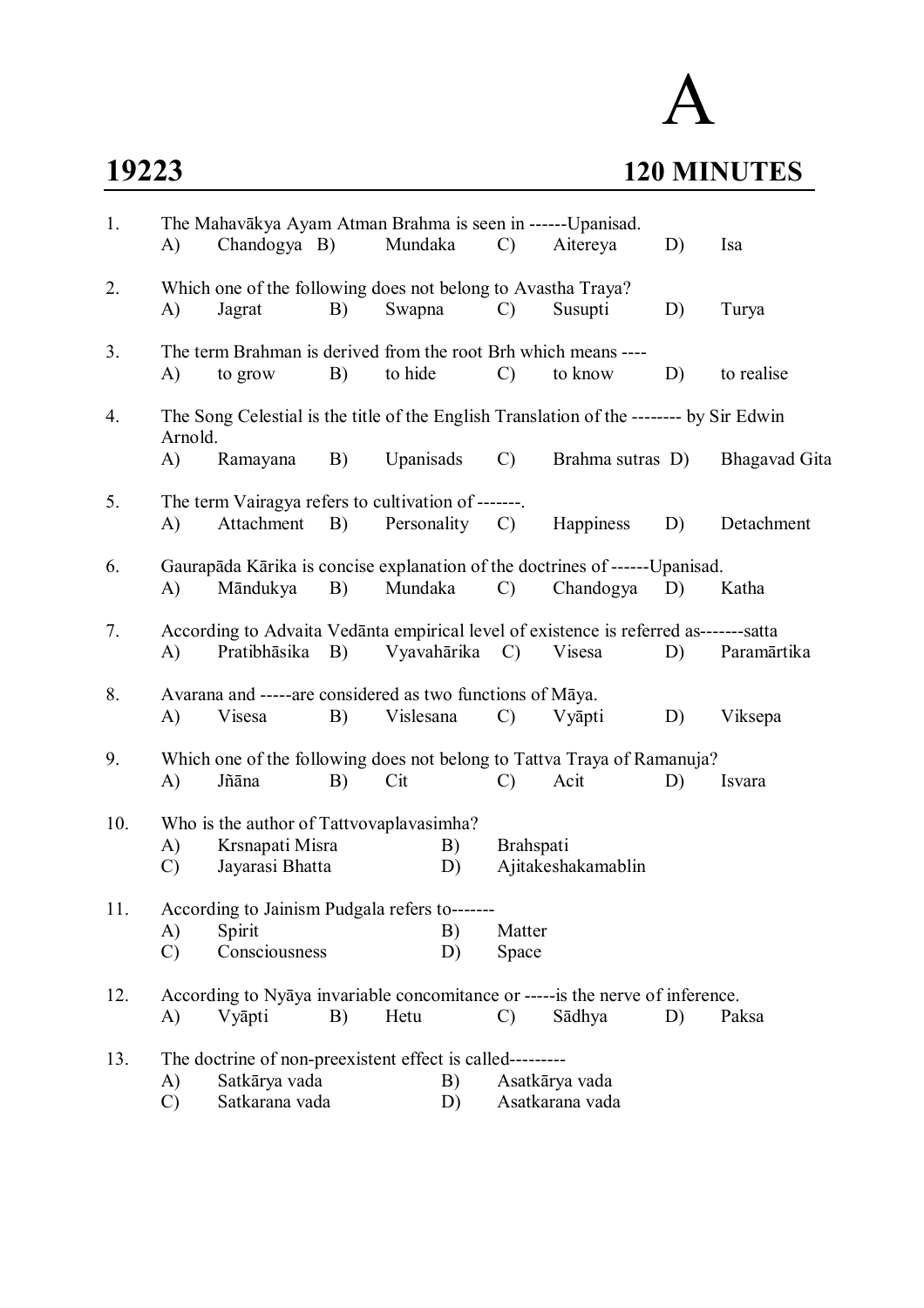| 14. | According to Vaisesika system antecedent non-existence is referred as--------<br>Prāgabhava<br>A) |                                                                                                                                                                                                                                                                                                                             |                                                                                                                   |                | B)                                        |                              | Pradhvamsābhava                                          |    |             |
|-----|---------------------------------------------------------------------------------------------------|-----------------------------------------------------------------------------------------------------------------------------------------------------------------------------------------------------------------------------------------------------------------------------------------------------------------------------|-------------------------------------------------------------------------------------------------------------------|----------------|-------------------------------------------|------------------------------|----------------------------------------------------------|----|-------------|
|     | $\mathcal{C}$                                                                                     | Anyonyābhava                                                                                                                                                                                                                                                                                                                |                                                                                                                   |                | D)                                        |                              | Atyantābhāva                                             |    |             |
| 15. | 1.<br>2.<br>3.<br>4.                                                                              | Match the following.<br>Prakrtiparināmavāda<br>Brahma Vivartavāda<br>Aprathaksiddhi<br>Pancabhedas                                                                                                                                                                                                                          |                                                                                                                   |                | a)<br>b)<br>$\mathbf{c})$<br>$\mathbf{d}$ | Dvaita<br>Advaita<br>Sāmkhya | Visistādvaita                                            |    |             |
|     | A)<br>$\mathcal{C}$                                                                               | 1-b, 2-d, 3-c, 4-a<br>1-d, 2-c, 3-b, 4-a                                                                                                                                                                                                                                                                                    |                                                                                                                   |                | B)<br>D)                                  |                              | 1-c, $2-d$ , $3-a$ , $4-b$<br>1-d, $2-c$ , $3-a$ , $4-b$ |    |             |
| 16. |                                                                                                   | Bhāsya of Pūrvamīmāmsa sutras were written by--------- and it was commented by<br>Prabhakara and Kumarila Bhatta.                                                                                                                                                                                                           |                                                                                                                   |                |                                           |                              |                                                          |    |             |
|     | A)<br>$\mathcal{C}$                                                                               | Sālikanātha<br>Patanjali                                                                                                                                                                                                                                                                                                    |                                                                                                                   |                | B)<br>D)                                  |                              | Sabaraswāmin<br>Bhavanātha                               |    |             |
| 17. | A)                                                                                                | The assumption of an unperceived fact in order to reconcile two apparently<br>inconsistent perceived facts is called---------by Pūrvamīmāmsa as an independent<br>means of valid knowledge.<br>Arthapatti<br>B)                                                                                                             |                                                                                                                   | Anupalabdhi C) |                                           |                              | Upamana                                                  | D) | Anumana     |
| 18. | A)                                                                                                | Sattvika Abhinya refers to action by means of -------.<br>Voice<br>B)                                                                                                                                                                                                                                                       |                                                                                                                   | Signs          |                                           | $\mathcal{C}$                | Costumes                                                 | D) | Emotions    |
| 19. | A)<br>$\mathcal{C}$                                                                               | Sabda sastra<br>Rasa sastra                                                                                                                                                                                                                                                                                                 | Aesthetics in Indian context is popularly referred as---------<br>B)<br>Soundarya sastra<br>Alankara sastra<br>D) |                |                                           |                              |                                                          |    |             |
| 20. | A)                                                                                                | According to the theory of Dhvani, word has one of the functions of Abhida which<br>refers to $---$<br>Denotation<br>B)                                                                                                                                                                                                     |                                                                                                                   | Expression     |                                           | $\mathcal{C}$                | Suggestion                                               | D) | Concealment |
| 21. | A)<br>$\mathcal{C}$                                                                               | In 1893 Swami Vivekananda made historic speech at Chicago Convention of ----------<br>Summit of monks<br>Religious Toleration                                                                                                                                                                                               |                                                                                                                   |                | B)<br>D)                                  |                              | Parliament of Religions<br>Universal Brotherhood.        |    |             |
| 22. | A)                                                                                                | Swami Vivekananda's interpretation of Yoga sūtra of Patanjali is known as-------<br>Karma yoga B)                                                                                                                                                                                                                           |                                                                                                                   | Jñāna yoga     |                                           | $\mathcal{C}$                | Bhakti yoga D)                                           |    | Raja yoga   |
| 23. | A)<br>B)<br>$\mathcal{C}$<br>D)                                                                   | Choose the correct order of evolution of Sri Aurobindo from Mind to Super Mind.<br>Higher mind, Intuitive mind, Over mind, Illumined mind.<br>Higher mind, Illumined mind, Intuitive mind, Over mind.<br>Illumined mind, Higher mind, Intuitive mind, Over mind.<br>Illumined mind, Over mind, Higher mind, Intuitive mind. |                                                                                                                   |                |                                           |                              |                                                          |    |             |
| 24. | A)<br>$\mathcal{C}$                                                                               | Ramana Maharshi was a native of -------<br>Tamilnadu<br>Andhrapradesh                                                                                                                                                                                                                                                       |                                                                                                                   |                | B)<br>D)                                  | Kerala<br>Karnataka          |                                                          |    |             |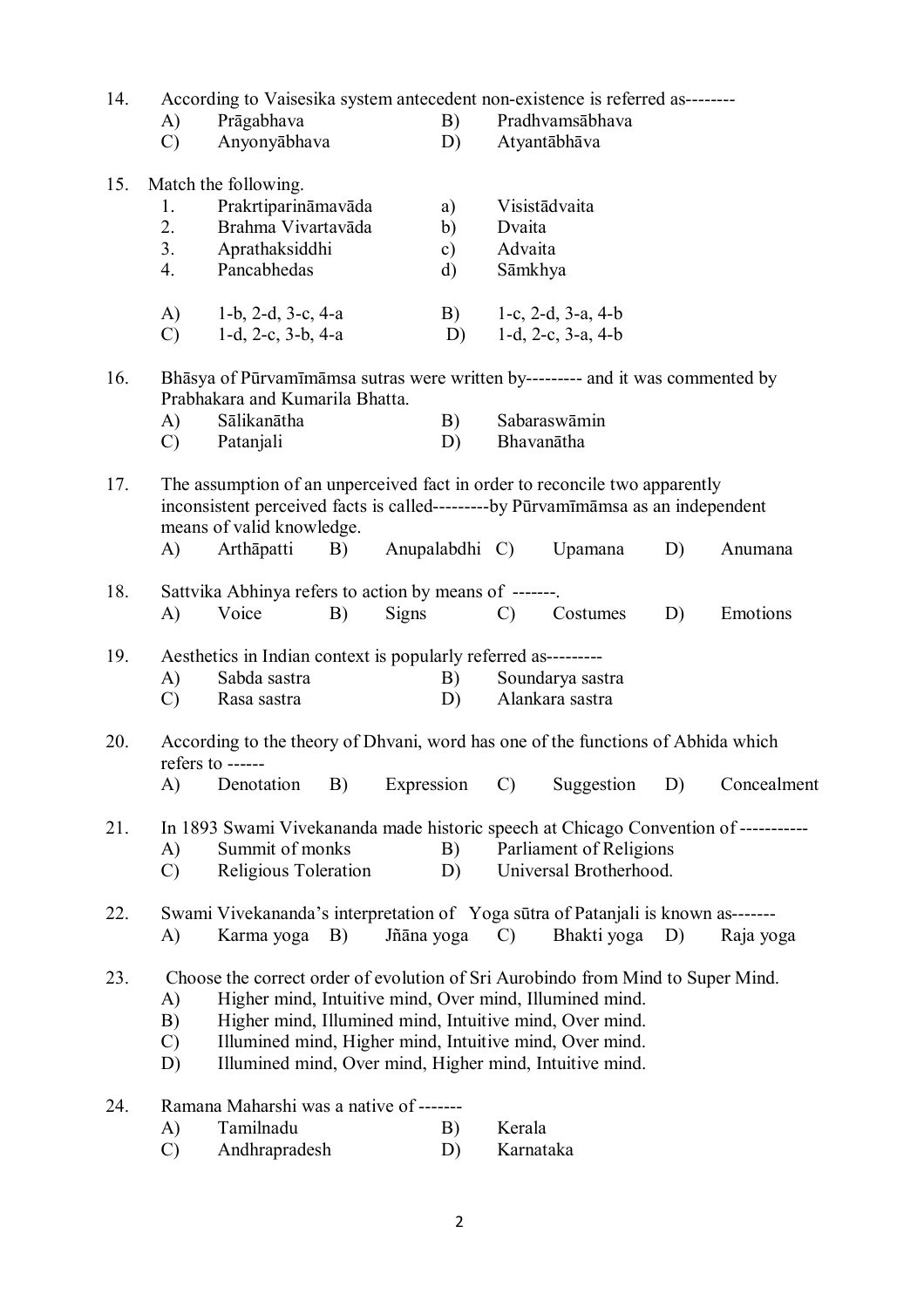| 25. |                                                                                                          | Rabindranath Tagore was awarded the Nobel Prize in literature for his work-------       |    |              |    |                 |                                                                    |    |         |  |  |
|-----|----------------------------------------------------------------------------------------------------------|-----------------------------------------------------------------------------------------|----|--------------|----|-----------------|--------------------------------------------------------------------|----|---------|--|--|
|     | A)                                                                                                       | Penance                                                                                 |    |              | B) |                 | My Reminiscences                                                   |    |         |  |  |
|     | $\mathcal{C}$                                                                                            | The Post Office                                                                         |    |              | D) | Gitanjali       |                                                                    |    |         |  |  |
| 26. |                                                                                                          | An Idealist View of Life was written by-------------                                    |    |              |    |                 |                                                                    |    |         |  |  |
|     | A)                                                                                                       | Rabindranath Tagore                                                                     |    |              | B) |                 | Swami Vivekananda                                                  |    |         |  |  |
|     | $\mathcal{C}$                                                                                            | Dr.S.Radhakrishnan                                                                      |    |              | D) |                 | Ramana Maharshi                                                    |    |         |  |  |
|     |                                                                                                          |                                                                                         |    |              |    |                 |                                                                    |    |         |  |  |
| 27. |                                                                                                          | Mahatma Gandhi used the title of -------for his translation of Ruskin's Unto This Last. |    |              |    |                 |                                                                    |    |         |  |  |
|     | A)                                                                                                       | Ahimsa                                                                                  | B) | Sarvodaya    |    | $\mathcal{C}$ ) | Trusteeship                                                        | D) | Satya   |  |  |
| 28. |                                                                                                          | Who is the author of Freedom From The Known?                                            |    |              |    |                 |                                                                    |    |         |  |  |
|     | A)                                                                                                       | J.Krishnamurti                                                                          |    |              | B) |                 | Dr.S.Radhakrishnan                                                 |    |         |  |  |
|     | $\mathcal{C}$                                                                                            | Swami Vivekananda                                                                       |    |              | D) |                 | Sri Aurobindo                                                      |    |         |  |  |
| 29. |                                                                                                          | According to ------, the central idea of the Twenty-Two Theses is that political        |    |              |    |                 |                                                                    |    |         |  |  |
|     |                                                                                                          | philosophy must start from the basic idea that the individual is prior to society, and  |    |              |    |                 |                                                                    |    |         |  |  |
|     |                                                                                                          | freedom can be enjoyed only by individuals.                                             |    |              |    |                 |                                                                    |    |         |  |  |
|     | A)                                                                                                       | Mahatma Gandhi                                                                          |    |              | B) |                 | Dr.S.Radhakrishnan                                                 |    |         |  |  |
|     | C)                                                                                                       | M.N.Roy                                                                                 |    |              | D) |                 | Rabindranath Tagore                                                |    |         |  |  |
| 30. |                                                                                                          | Which one of the following is not related to Dr.B.R.Ambedkar?                           |    |              |    |                 |                                                                    |    |         |  |  |
|     | A)                                                                                                       | Ambedkar was posthumously awarded the Bharat Ratna.                                     |    |              |    |                 |                                                                    |    |         |  |  |
|     | B)                                                                                                       |                                                                                         |    |              |    |                 | Ambedkar was the principal architect of the Constitution of India. |    |         |  |  |
|     | $\mathcal{C}$                                                                                            | Ambedkar was the author of Buddha and His Dhamma.                                       |    |              |    |                 |                                                                    |    |         |  |  |
|     | D)                                                                                                       | Ambedkar was converted to Sikhism.                                                      |    |              |    |                 |                                                                    |    |         |  |  |
|     |                                                                                                          |                                                                                         |    |              |    |                 |                                                                    |    |         |  |  |
| 31. |                                                                                                          | The idol of Siva was consecrated by Sri Narayana Guru at ----------                     |    |              |    |                 |                                                                    |    |         |  |  |
|     | A)                                                                                                       | Varkala                                                                                 |    |              | B) |                 | Mannamthala                                                        |    |         |  |  |
|     | $\mathcal{C}$                                                                                            | Vaikkom                                                                                 |    |              | D) |                 | Aruvippuram                                                        |    |         |  |  |
| 32. |                                                                                                          | Vedadikara Nirupanam is one of the famous works of ----------                           |    |              |    |                 |                                                                    |    |         |  |  |
|     |                                                                                                          | A) Chattambi Swamikal B) Sree Narayana Guru                                             |    |              |    |                 |                                                                    |    |         |  |  |
|     | $\mathcal{C}$                                                                                            | Ramana Maharshi                                                                         |    |              | D) |                 | Dr.S. Radhakrishnan                                                |    |         |  |  |
| 33. |                                                                                                          | Which one of the following thinkers does not belong to Milesian school?                 |    |              |    |                 |                                                                    |    |         |  |  |
|     | A)                                                                                                       | Heraclitus                                                                              |    |              | B) |                 | Anaximander                                                        |    |         |  |  |
|     | $\mathcal{C}$                                                                                            | Anaximenes                                                                              |    |              | D) | Thales          |                                                                    |    |         |  |  |
|     |                                                                                                          |                                                                                         |    |              |    |                 |                                                                    |    |         |  |  |
| 34. |                                                                                                          | ---------- is a technique used by Socrates where he pretends ignorance.                 |    |              |    |                 |                                                                    |    |         |  |  |
|     | A)                                                                                                       | Maieutic method                                                                         |    |              | B) |                 | Midwifery method                                                   |    |         |  |  |
|     | $\mathcal{C}$                                                                                            | Elenchus                                                                                |    |              | D) |                 | Socratic Irony                                                     |    |         |  |  |
| 35. |                                                                                                          | One of the cardinal virtues of Plato, Temperance refers to-------                       |    |              |    |                 |                                                                    |    |         |  |  |
|     | A)                                                                                                       | Truth                                                                                   | B) | Self control |    | $\mathcal{C}$   | Happiness                                                          | D) | Honesty |  |  |
|     |                                                                                                          |                                                                                         |    |              |    |                 |                                                                    |    |         |  |  |
| 36. | Goldsmith makes ornaments. According to Aristotle's theory of causation, Goldsmith<br>is the------cause. |                                                                                         |    |              |    |                 |                                                                    |    |         |  |  |
|     | A)                                                                                                       | Material                                                                                | B) | Formal       |    | $\mathcal{C}$   | Efficient                                                          | D) | Final   |  |  |
|     |                                                                                                          |                                                                                         |    |              |    |                 |                                                                    |    |         |  |  |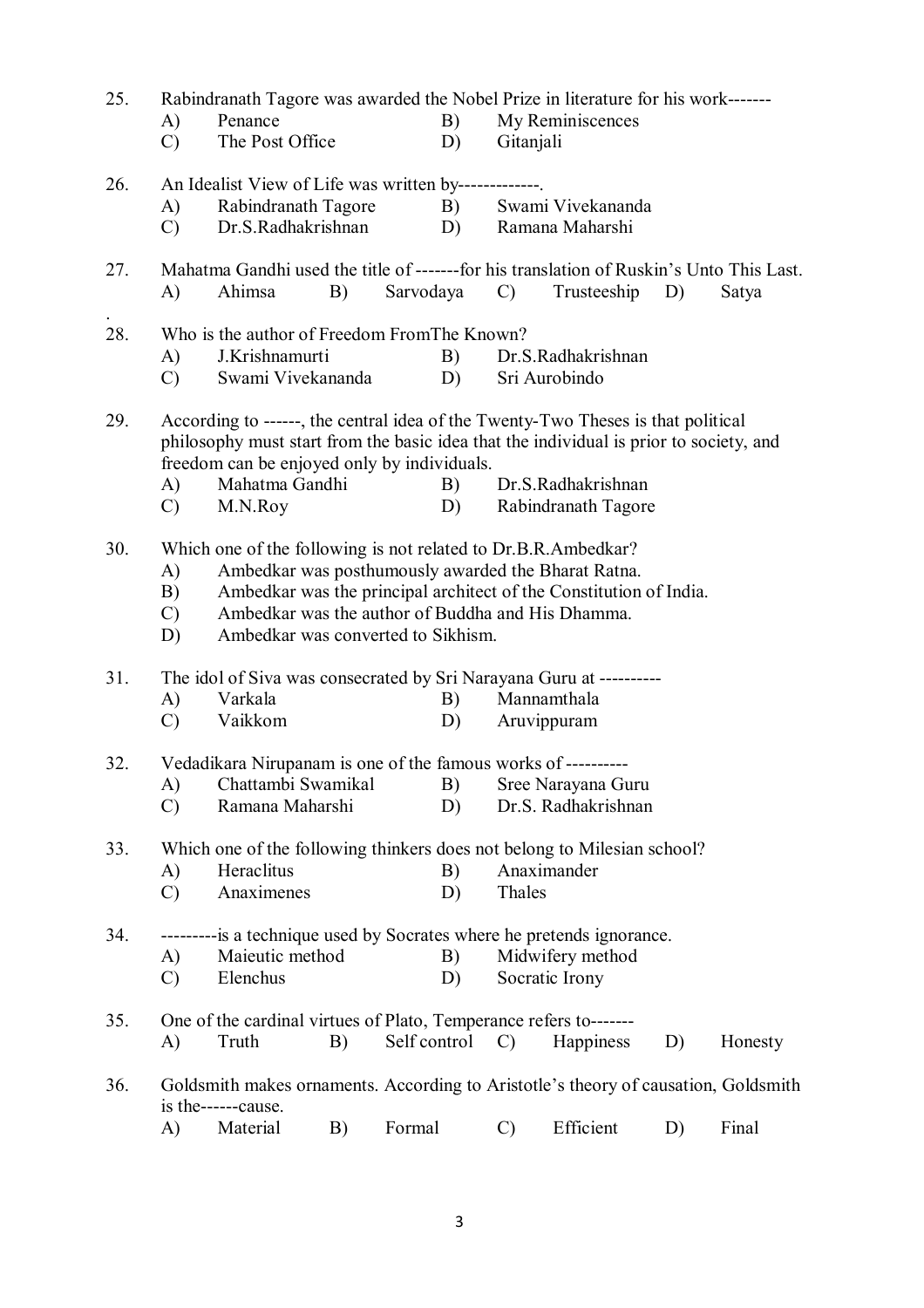| 37. | The Monologion is a famous work of ---------- |                                                                                     |           |               |                |    |        |  |  |  |
|-----|-----------------------------------------------|-------------------------------------------------------------------------------------|-----------|---------------|----------------|----|--------|--|--|--|
|     | A)                                            | St. Augustine                                                                       | B)        | St. Thomas    |                |    |        |  |  |  |
|     | $\mathcal{C}$                                 | William of Ockham                                                                   | D)        | St.Anselm     |                |    |        |  |  |  |
| 38. |                                               | Angelic doctor is the title attributed to ---------                                 |           |               |                |    |        |  |  |  |
|     | A)                                            | St. Thomas Aquinas                                                                  | B)        |               | St. Augustine  |    |        |  |  |  |
|     | C)                                            | William of Ockham                                                                   | D)        | St.Anselm.    |                |    |        |  |  |  |
| 39. |                                               | Francis Bacon classified ----------- of his time under four heading which he called |           |               |                |    |        |  |  |  |
|     | Idols.                                        |                                                                                     |           |               |                |    |        |  |  |  |
|     | A)                                            | Perceptions                                                                         | B)        |               | Complex issues |    |        |  |  |  |
|     | $\mathcal{C}$ )                               | Intellectual fallacies                                                              | D)        |               | Stray thoughts |    |        |  |  |  |
| 40. |                                               | The idols of -------are those which are due to Sophistry and false learning.        |           |               |                |    |        |  |  |  |
|     | A)                                            | The Tribe                                                                           | B)        | The Theatre   |                |    |        |  |  |  |
|     | $\mathcal{C}$                                 | The Market Place                                                                    | D)        | The Cave      |                |    |        |  |  |  |
| 41. |                                               | Every determination is negation is the maxim presented by ---------                 |           |               |                |    |        |  |  |  |
|     | A)                                            | Spinoza<br>B)                                                                       | Descartes | $\mathcal{C}$ | Leibniz        | D) | Locke  |  |  |  |
| 42. |                                               | Tractatus Thelogico Politicus is written by --------                                |           |               |                |    |        |  |  |  |
|     | A)                                            | Wittgenstein B)                                                                     | Spinoza   | $\mathcal{C}$ | Plato          | D) | Locke  |  |  |  |
| 43. |                                               | Find out the wrong pair                                                             |           |               |                |    |        |  |  |  |
|     | A)                                            | Leibniz- Pre-established harmony                                                    |           |               |                |    |        |  |  |  |
|     | B)                                            | Descartes-Interactionism                                                            |           |               |                |    |        |  |  |  |
|     | $\mathcal{C}$                                 | Spinoza-Pantheism                                                                   |           |               |                |    |        |  |  |  |
|     | D)                                            | Locke-Esse est percipi                                                              |           |               |                |    |        |  |  |  |
| 44. |                                               | Which one of the following is not a primary quality according to Locke?             |           |               |                |    |        |  |  |  |
|     | A)                                            | Solidity<br>B)                                                                      | Extension | $\mathcal{C}$ | Colour         | D) | Motion |  |  |  |
| 45. |                                               | An Essay Towards a New Theory of Vision was written by-                             |           |               |                |    |        |  |  |  |
|     | A)                                            | Berkeley<br>B)                                                                      | Locke     | $\mathcal{C}$ | Hume           | D) | Bacon  |  |  |  |
| 46. |                                               | The distinction between relations of ideas and matters of fact are called---------  |           |               |                |    |        |  |  |  |
|     | A)                                            | Hume's head                                                                         | B)        |               | Hume's mask    |    |        |  |  |  |
|     | $\mathcal{C}$                                 | Hume's fork                                                                         | D)        |               | Hume's screen. |    |        |  |  |  |
| 47. |                                               | Read the following sentences and state whether they are true or false.              |           |               |                |    |        |  |  |  |
|     | 1.                                            | Kant reconciled rationalism and empiricism.                                         |           |               |                |    |        |  |  |  |
|     | 2.                                            | Critique of Pure Reason deals with aesthetics.                                      |           |               |                |    |        |  |  |  |
|     | 3.                                            | According to Kant there are four antinomies based on quantity, quality, relation    |           |               |                |    |        |  |  |  |
|     |                                               | and modality.                                                                       |           |               |                |    |        |  |  |  |
|     | 4.                                            | Kant says that phenomena are things in themselves which constitute reality.         |           |               |                |    |        |  |  |  |
|     | A)                                            | All statements are true.                                                            |           |               |                |    |        |  |  |  |
|     | B)                                            | Statements 1 & 2 are true and 3 & 4 are false.                                      |           |               |                |    |        |  |  |  |
|     | $\mathcal{C}$                                 | All statements are false.                                                           |           |               |                |    |        |  |  |  |
|     | D)                                            | Statements $1&3$ are true and $2&4$ are false.                                      |           |               |                |    |        |  |  |  |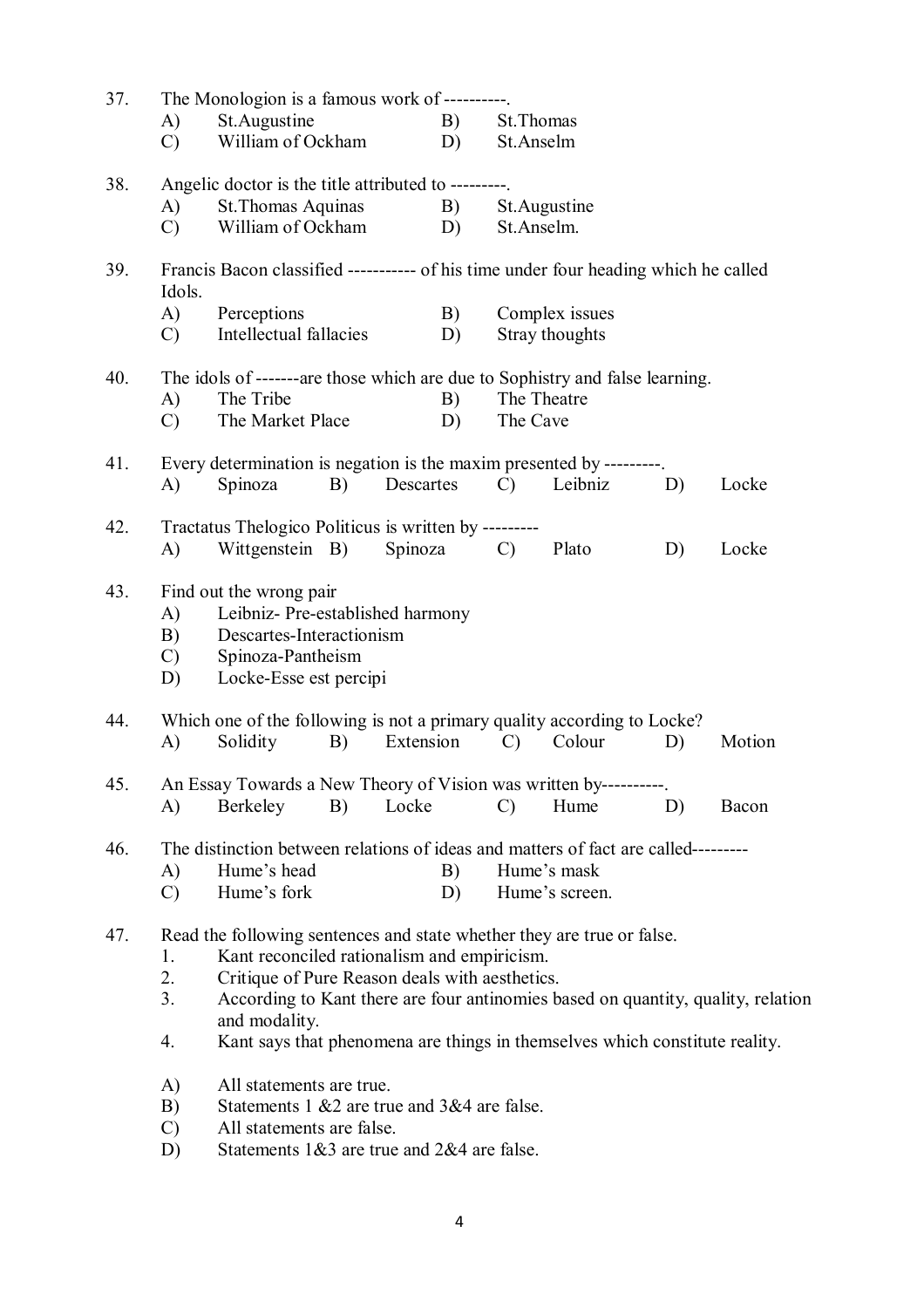| 48. | A)                                          | Hume                                                                                     | B)       | The real is rational, and the rational is real. Who said this?<br>Kant                                                                                                                                                                                 | $\mathcal{C}$ | Hegel                                                                                                               | D) | Berkeley   |
|-----|---------------------------------------------|------------------------------------------------------------------------------------------|----------|--------------------------------------------------------------------------------------------------------------------------------------------------------------------------------------------------------------------------------------------------------|---------------|---------------------------------------------------------------------------------------------------------------------|----|------------|
| 49. | A)<br>$\mathcal{C}$                         | Thesis<br>Synthesis                                                                      |          | B)<br>D)                                                                                                                                                                                                                                               | Antithesis    | Which one of the following is not related to the dialectical method of Hegel?<br>Antisynthesis                      |    |            |
| 50. | A)                                          | Bourgeois                                                                                | B)       | Proletariat                                                                                                                                                                                                                                            | $\mathcal{C}$ | According to Marxist terminology----------represent the working class.<br>Aristocrat                                | D) | Capitalist |
| 51. | A)<br>$\mathcal{C}$                         | Commodification<br>Alienation                                                            |          | product of his own labour is termed as--------<br>B)<br>D)                                                                                                                                                                                             |               | According to Marx, the process by which the worker is made to feel foreign to the<br>Exploitation<br>Surplus value  |    |            |
| 52. | Husserl?<br>A)<br>B)<br>$\mathcal{C}$<br>D) | Consciousness is pure<br>Consciousness is bracketed<br>Consciousness leads to intuition. |          | Consciousness is always directed to something.                                                                                                                                                                                                         |               | Which one of the following is directly related to intentionality of consciousness of                                |    |            |
| 53. | A)                                          | Husserl                                                                                  | B)       | Who is the author of Cartesian Meditations?<br>Hegel                                                                                                                                                                                                   | $\mathcal{C}$ | Descartes                                                                                                           | D) | Kant       |
| 54. | 1.<br>2.<br>3.<br>4.<br>A)                  |                                                                                          |          | Existentialists hold that essence precedes existence.<br>According to Sartre man is condemned to be free.<br>Nausea is a work of Gabriel Marcel.<br>Kierkegaard speaks of three stages of existence.<br>Statements 1 & 2 are true and 3 & 4 are false. |               | Read the following sentences and state whether they are true or false.                                              |    |            |
|     | B)<br>$\mathcal{C}$<br>D)                   | All the four statements are true.                                                        |          | Statements 1, 2, $&3$ are true and 4 is false.<br>Statements $1&3$ are false and $2&4$ are true.                                                                                                                                                       |               |                                                                                                                     |    |            |
| 55. |                                             | Who said this?<br>Sartre                                                                 |          |                                                                                                                                                                                                                                                        |               | God is dead. God remains dead. And we have killed him. Yet his shadow still looms.<br>Nietzsche                     |    | Marcel     |
| 56. | A)<br>A)                                    | human beings.<br>Marcel                                                                  | B)<br>B) | Kierkegaard C)<br>Sartre                                                                                                                                                                                                                               | $\mathcal{C}$ | --------uses the expression <i>Dasein</i> to refer to the experience of being that is peculiar to<br>Kierkegaard D) | D) | Heidegger  |
| 57. |                                             | reference, but different------.                                                          |          |                                                                                                                                                                                                                                                        |               | Frege claims that the expressions morning star and evening star have the same                                       |    |            |
|     | A)                                          | Senses                                                                                   | B)       | Objects                                                                                                                                                                                                                                                | $\mathcal{C}$ | Denotations                                                                                                         | D) | Dimensions |
| 58. | A)                                          | Wittgenstein B)                                                                          |          | Who is the author of The Philosophy of Logical Atomism?<br>Russell                                                                                                                                                                                     | C)            | Frege                                                                                                               | D) | Ryle       |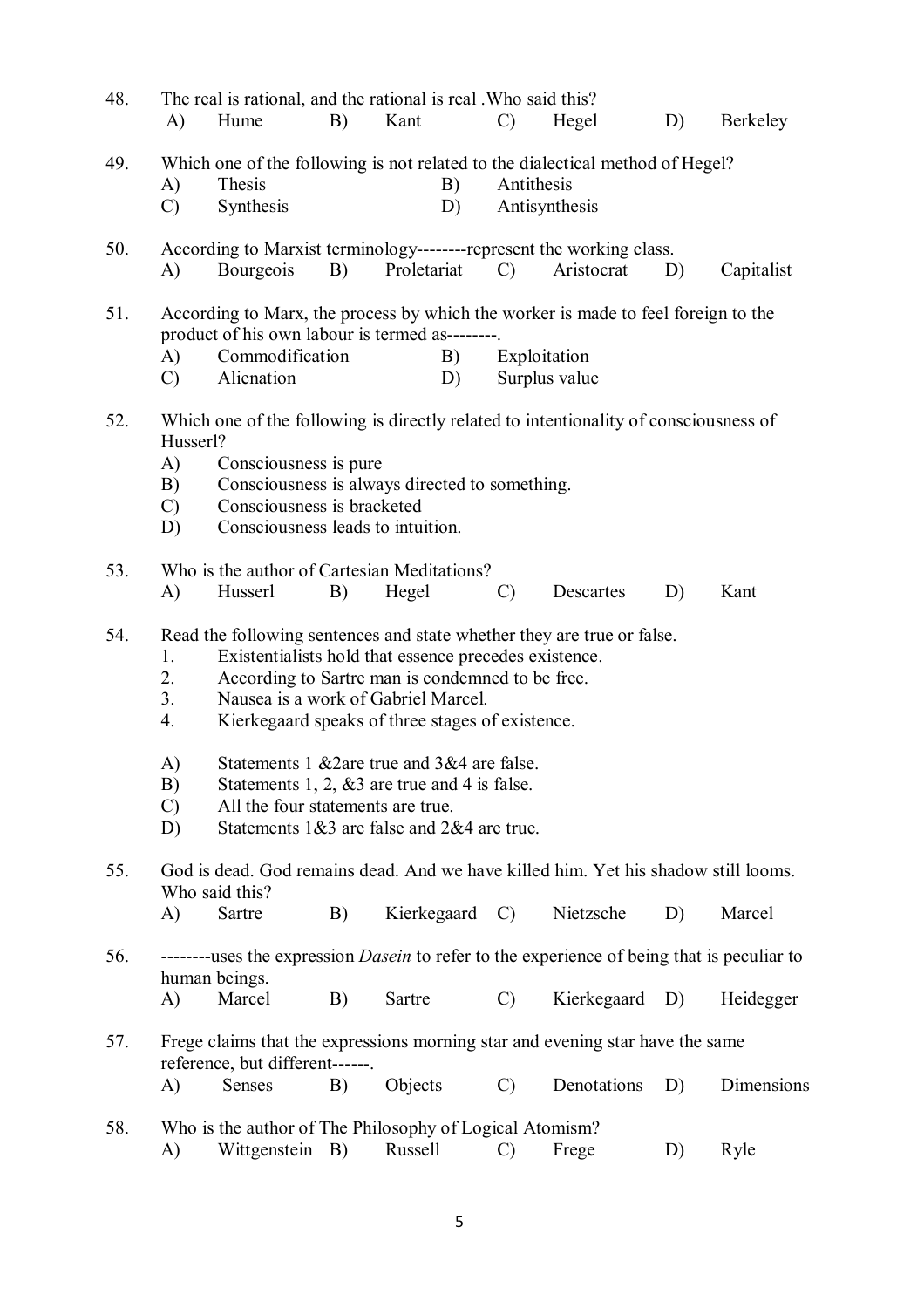| 59.                                                                                                                                                                                               | A)                  | The linguistic and philosophical study of meaning is called--------.<br>Semiotics                                                                                                                                                                                                         | B) | Pragmatics |                               | $\mathcal{C}$ )                                                                                    | Semantics                                           | D) | Syntax        |  |
|---------------------------------------------------------------------------------------------------------------------------------------------------------------------------------------------------|---------------------|-------------------------------------------------------------------------------------------------------------------------------------------------------------------------------------------------------------------------------------------------------------------------------------------|----|------------|-------------------------------|----------------------------------------------------------------------------------------------------|-----------------------------------------------------|----|---------------|--|
| 60.                                                                                                                                                                                               |                     | Philosophy is a battle against the bewitchment of our intelligence by means of<br>language. Who said this?                                                                                                                                                                                |    |            |                               |                                                                                                    |                                                     |    |               |  |
|                                                                                                                                                                                                   | A)                  | Russell                                                                                                                                                                                                                                                                                   | B) |            | Wittgenstein C)               |                                                                                                    | Frege                                               | D) | Ryle          |  |
| 61.                                                                                                                                                                                               |                     | Language game is a philosophical concept developed by -----which refers to simple<br>examples of language use and their actions into which the language is woven.                                                                                                                         |    |            |                               |                                                                                                    |                                                     |    |               |  |
|                                                                                                                                                                                                   | A)                  | Russell                                                                                                                                                                                                                                                                                   | B) | Ryle       |                               | $\mathcal{C}$                                                                                      | Frege                                               | D) | Wittgenstein  |  |
| 62.                                                                                                                                                                                               | A)                  | ---------is a philosophical movement that originated in Vienna in 1920s which held that<br>only scientific knowledge is factual and all traditional metaphysical doctrines are to be<br>rejected as meaningless.<br>Logical positivism                                                    |    |            | $\mathbf{B}$ )                |                                                                                                    | Existentialism                                      |    |               |  |
|                                                                                                                                                                                                   | $\mathcal{C}$       | Phenomenology                                                                                                                                                                                                                                                                             |    |            | D)                            |                                                                                                    | Postmodernism                                       |    |               |  |
| 63.                                                                                                                                                                                               | A)<br>$\mathcal{C}$ | Popper's methodology holds that scientific theories are characterised by entailing<br>predictions that future observations must reveal to be false. This will help the scientists<br>to respond by revising the theory. What is the name of this method?<br>Verification<br>Falsification |    |            | B)<br>D)                      | Elimination                                                                                        | Contradiction                                       |    |               |  |
|                                                                                                                                                                                                   |                     |                                                                                                                                                                                                                                                                                           |    |            |                               |                                                                                                    |                                                     |    |               |  |
| According to the theory of ----------Feyerabend holds that there are no useful and<br>64.<br>exception-free methodological rules governing the progress of science or the growth of<br>knowledge. |                     |                                                                                                                                                                                                                                                                                           |    |            |                               |                                                                                                    |                                                     |    |               |  |
|                                                                                                                                                                                                   | A)<br>C)            | Psychological Anarchism<br><b>Ethical Anarchism</b>                                                                                                                                                                                                                                       |    |            | B)<br>D)                      |                                                                                                    | Epistemological Anarchism<br>Metaphysical Anarchism |    |               |  |
| 65.                                                                                                                                                                                               |                     |                                                                                                                                                                                                                                                                                           |    |            |                               |                                                                                                    |                                                     |    |               |  |
|                                                                                                                                                                                                   | A)                  | The concept of Mind                                                                                                                                                                                                                                                                       |    |            | B)                            | The expression The Ghost in the Machine appears in which book of Gilbert Ryle?<br>Plato's Progress |                                                     |    |               |  |
|                                                                                                                                                                                                   | $\mathcal{C}$       | On Thinking                                                                                                                                                                                                                                                                               |    |            | D)                            |                                                                                                    | Critical Essays.                                    |    |               |  |
|                                                                                                                                                                                                   |                     |                                                                                                                                                                                                                                                                                           |    |            |                               |                                                                                                    |                                                     |    |               |  |
| 66.                                                                                                                                                                                               | $\bf{A}$            | In -------theory of Austin, a locutionary act is the act of making a meaningful utterance.<br>Sign-act                                                                                                                                                                                    | B) | Mind-act   |                               | $\mathcal{C}$                                                                                      | Speech-act                                          | D) | Signifier-act |  |
| 67.                                                                                                                                                                                               |                     | The term Parole used by Saussure refers to--------                                                                                                                                                                                                                                        |    |            |                               |                                                                                                    |                                                     |    |               |  |
|                                                                                                                                                                                                   | A)                  | Acting                                                                                                                                                                                                                                                                                    | B) | Changing   |                               | $\mathcal{C}$                                                                                      | Leading                                             | D) | Speaking      |  |
| 68.                                                                                                                                                                                               |                     | ------- is the view that speech, and not writing, is central to language.                                                                                                                                                                                                                 |    |            |                               |                                                                                                    |                                                     |    |               |  |
|                                                                                                                                                                                                   | A)                  | Logocentrism                                                                                                                                                                                                                                                                              |    |            | B)                            |                                                                                                    | Egocentrism                                         |    |               |  |
|                                                                                                                                                                                                   | $\mathcal{C}$       | Ecocentrism                                                                                                                                                                                                                                                                               |    |            | D)                            |                                                                                                    | Psychocentrism                                      |    |               |  |
| 69.                                                                                                                                                                                               |                     | Which one of ten following is not an immediate inference?                                                                                                                                                                                                                                 |    |            |                               |                                                                                                    |                                                     |    |               |  |
|                                                                                                                                                                                                   | A)                  | Conversion                                                                                                                                                                                                                                                                                |    |            | B)                            | Obversion                                                                                          |                                                     |    |               |  |
|                                                                                                                                                                                                   | $\mathcal{C}$       | Contraposition                                                                                                                                                                                                                                                                            |    |            | D)                            | Syllogism                                                                                          |                                                     |    |               |  |
| 70.                                                                                                                                                                                               |                     | Which is the obverse of <i>All artists are creative</i> ?                                                                                                                                                                                                                                 |    |            |                               |                                                                                                    |                                                     |    |               |  |
|                                                                                                                                                                                                   | A)                  | No artists are creative.                                                                                                                                                                                                                                                                  |    |            | B)                            | No artists are non-creative.                                                                       |                                                     |    |               |  |
|                                                                                                                                                                                                   | $\mathcal{C}$       | Some artists are creative                                                                                                                                                                                                                                                                 |    | D)         | Some artists are not creative |                                                                                                    |                                                     |    |               |  |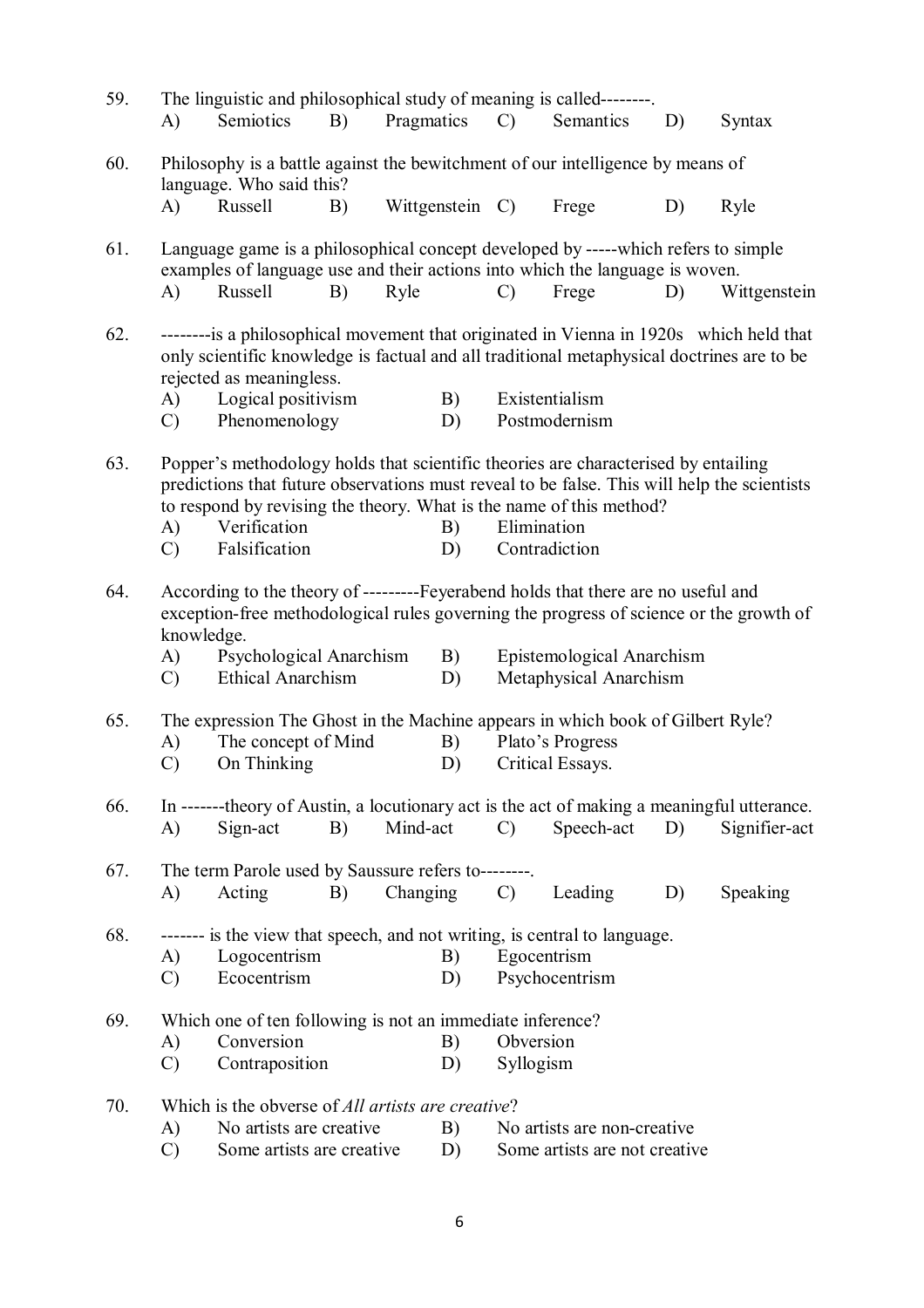| 71. | The predicate of the conclusion of a Categorical syllogism is called ------ |                                                                                                                                                                   |    |            |                |                           |                                                                                            |    |          |  |  |
|-----|-----------------------------------------------------------------------------|-------------------------------------------------------------------------------------------------------------------------------------------------------------------|----|------------|----------------|---------------------------|--------------------------------------------------------------------------------------------|----|----------|--|--|
|     | A)                                                                          | Major term                                                                                                                                                        |    |            | B)             | Minor term                |                                                                                            |    |          |  |  |
|     | $\mathcal{C}$                                                               | Middle term                                                                                                                                                       |    |            | D)             |                           | Abstract term                                                                              |    |          |  |  |
| 72. |                                                                             | Examine the following propositions.<br>All people are energetic. Some people are not energetic.<br>The relation between these two propositions are called ------- |    |            |                |                           |                                                                                            |    |          |  |  |
|     | A)<br>$\mathcal{C}$                                                         | Contrary<br>Contradictory                                                                                                                                         |    |            | B)<br>D)       | Sub contrary<br>Subaltern |                                                                                            |    |          |  |  |
| 73. |                                                                             | Find out the fallacy of following syllogism.<br>All thinkers are honest.<br>No scientists are thinkers.<br>No scientists are honest.                              |    |            |                |                           |                                                                                            |    |          |  |  |
|     | A)                                                                          | Illicit minor                                                                                                                                                     |    |            | B)             | Illicit major             |                                                                                            |    |          |  |  |
|     | $\mathcal{C}$                                                               | Undistributed middle                                                                                                                                              |    |            | D)             |                           | Exclusive premises.                                                                        |    |          |  |  |
| 74. | hypothesis?<br>A)<br>$\mathcal{C}$                                          | The fever is caused by the influence of evil spirits. This belongs to which type of<br>Adhoc hypothesis<br>Barren hypothesis                                      |    |            | B)<br>D)       |                           | False hypothesis<br>Rival hypothesis                                                       |    |          |  |  |
|     |                                                                             |                                                                                                                                                                   |    |            |                |                           |                                                                                            |    |          |  |  |
| 75. | A)                                                                          | According to J.S. Mill cause is an invariable, unconditional, ----- of the effect.<br>Antecedent                                                                  | B) | Consequent |                | $\mathcal{C}$             | Conjecture                                                                                 | D) | Variable |  |  |
| 76. |                                                                             | When a theory is tested by experiment, it becomes ---------                                                                                                       |    |            |                |                           |                                                                                            |    |          |  |  |
|     | A)                                                                          | Observation B)                                                                                                                                                    |    |            | Hypothesis     | $\mathcal{C}$             | Conjecture                                                                                 | D) | Law      |  |  |
| 77. |                                                                             | Match the following.<br>1. Simple Constructive Dilemma                                                                                                            |    |            | a.             |                           | Conclusion is disjunctive and minor                                                        |    |          |  |  |
|     |                                                                             |                                                                                                                                                                   |    |            |                |                           | denies the consequents.                                                                    |    |          |  |  |
|     |                                                                             | 2. Simple Destructive Dilemma                                                                                                                                     |    |            | b.             |                           | Conclusion is categorical and minor<br>denies the consequents                              |    |          |  |  |
|     |                                                                             | 3. Complex Constructive Dilemma                                                                                                                                   |    |            | c.             |                           | Conclusion is categorical and minor                                                        |    |          |  |  |
|     |                                                                             | 4. Complex Destructive Dilemma                                                                                                                                    |    |            | d.             |                           | affirms the antecedents<br>Conclusion is disjunctive and minor<br>affirms the antecedents. |    |          |  |  |
|     | A)                                                                          | 1-b, $2-a$ , $3-d$ , $4-c$                                                                                                                                        |    |            | B)             |                           | 1-c, 2-b, 3-d, 4-a                                                                         |    |          |  |  |
|     | $\mathcal{C}$                                                               | $1-d$ , $2-c$ , $3-a$ , $4-b$                                                                                                                                     |    |            | D)             |                           | 1-a, $2-d$ , $3-b$ , $4-c$                                                                 |    |          |  |  |
|     |                                                                             |                                                                                                                                                                   |    |            |                |                           |                                                                                            |    |          |  |  |
| 78. | A)                                                                          | Analogy is an unscientific reasoning based on ----------<br>Observation                                                                                           | B) |            | Assumptions C) |                           | Resemblances D)                                                                            |    | Proof    |  |  |
| 79. |                                                                             | The notion of tautology in the propositional calculus was first developed in the early<br>$20th$ century by --------                                              |    |            |                |                           |                                                                                            |    |          |  |  |
|     | A)                                                                          | Frege                                                                                                                                                             | B) | Russell    |                | $\mathcal{C}$             | Wittgenstein D)                                                                            |    | Pierce   |  |  |
|     |                                                                             |                                                                                                                                                                   |    |            |                |                           |                                                                                            |    |          |  |  |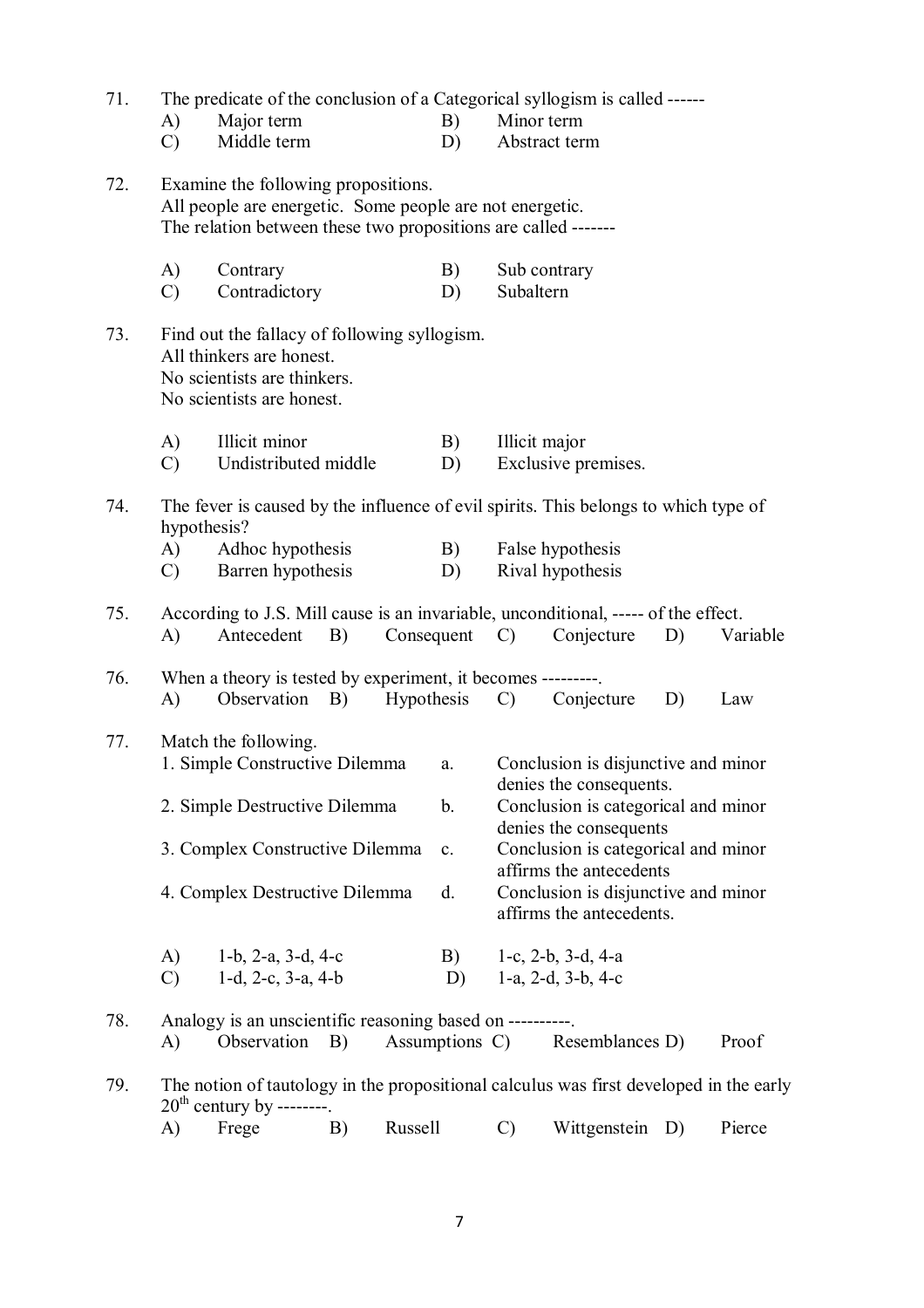- 80. The symbol  $\supset$  is used for ------in symbolic logic. A) Implication B) Conjunction C) Equivalence D) Disjunction
- 81. p ∨ q **~ p** - Identify the rule of inference ∴ q A) Modus Tollens B) Hypothetical Syllogism
	- C) Disjunctive Syllogism D) Modus Ponens
- 82. Whatever phenomenon varies in any manner whenever another phenomenon varies in some particular manner, is either a cause or an effect of that phenomenon, or is connected with it through some fact of causation. This refers to the canon of Mill's method of --------
	- A) Agreement B) Difference
	- C) Concomitant variations D) Residues
- 83. Which one of the following is not related to Analogy?
	- A) Analogy is based on resemblances.
	- B) The points of resemblances need not be essential or relevant to the conclusion.
	- C) There should not be fundamental differences between things compared.
	- D) It must be based on the extensive knowledge of the things compared.

| 84. | ------ is the philosophical study of values.                                                                                                                                     |               |    |                                                             |               |                  |    |            |  |  |  |  |
|-----|----------------------------------------------------------------------------------------------------------------------------------------------------------------------------------|---------------|----|-------------------------------------------------------------|---------------|------------------|----|------------|--|--|--|--|
|     | A)                                                                                                                                                                               | Axiology      | B) | Teleology                                                   | $\mathcal{C}$ | Ontology         | D) | Deontology |  |  |  |  |
| 85. |                                                                                                                                                                                  |               |    | Which one of the following refers to the meaning of Arete?  |               |                  |    |            |  |  |  |  |
|     | A)                                                                                                                                                                               | Happiness     | B) | Conduct                                                     | $\mathcal{C}$ | Honest           | D) | Virtue     |  |  |  |  |
| 86. |                                                                                                                                                                                  |               |    | Categorical Imperative is a--------theory of Immanuel Kant. |               |                  |    |            |  |  |  |  |
|     | A)                                                                                                                                                                               | Hedonistic    |    | B)                                                          | Teleological  |                  |    |            |  |  |  |  |
|     | $\mathcal{C}$                                                                                                                                                                    | Deontological |    | D)                                                          |               | Consequentialist |    |            |  |  |  |  |
| 87. | Which one of the following statement is not true?                                                                                                                                |               |    |                                                             |               |                  |    |            |  |  |  |  |
|     | Eudaemonia is translated as happiness or welfare.<br>A)                                                                                                                          |               |    |                                                             |               |                  |    |            |  |  |  |  |
|     | According to psychological hedonism man has a natural tendency to seek<br>B)<br>pleasure.                                                                                        |               |    |                                                             |               |                  |    |            |  |  |  |  |
|     | $\mathcal{C}$                                                                                                                                                                    |               |    | Hedonistic calculus was developed by Bentham.               |               |                  |    |            |  |  |  |  |
|     | Utilitarianism was propounded by Kant.<br>D)                                                                                                                                     |               |    |                                                             |               |                  |    |            |  |  |  |  |
| 88. | -------- is a view that claims scientific theories are merely useful tools for predicting<br>phenomena instead of true or approximately true descriptions of the physical world. |               |    |                                                             |               |                  |    |            |  |  |  |  |

- A) Verificationism B) Instrumentalism
- C) Functionalism D) Reductionism
- 89. -------is a claim that moral statements are the expressions of our feeling towards a particular issue.
	- A) Emotivism B) Prescriptivism
	- C) Intuitionism D) Descriptivism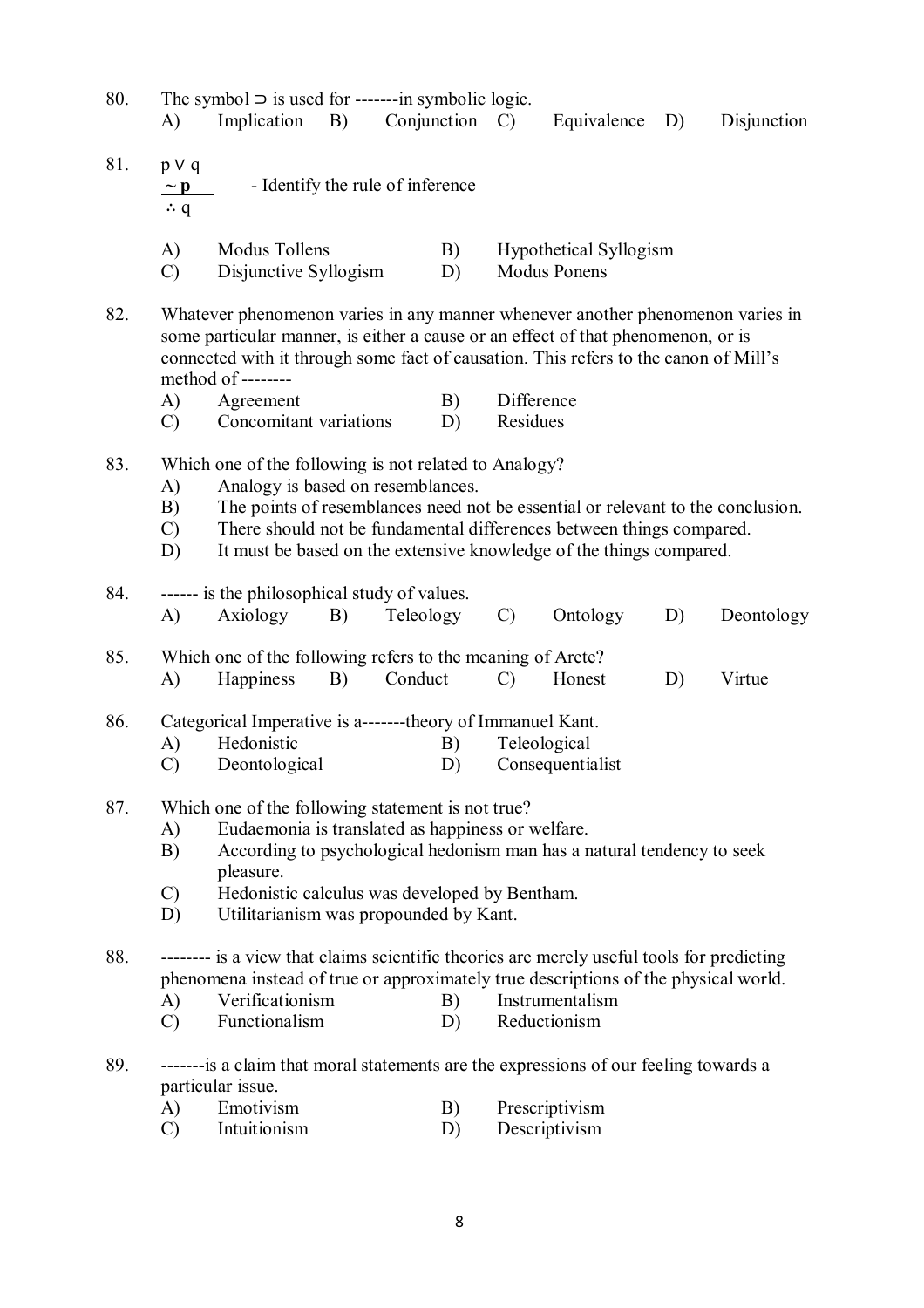| Which one of the following is not related to Emotivism?<br>91.<br>Ethical statements prescribe actions.<br>A)<br>Ethical statements are expressions of emotions.<br>B)<br>Ethical statements are not factual.<br>$\mathcal{C}$<br>Ethical statements are expressions of attitudes and beliefs.<br>D)<br>The concept of Naturalistic fallacy in ethics has been introduced by --------<br>92.<br>Moore<br>Russell<br>Ayer D) Hare<br>A)<br>B)<br>$\mathcal{C}$<br>Which one of the following is not a work of Hare?<br>93.<br>The Language of Morals B) Freedom and Reason<br>A)<br>Moral Thinking<br>Ethical Intuitionism D)<br>$\mathcal{C}$ )<br>-------- is the meta-ethical view which claims that, rather than expressing propositions,<br>94.<br>ethical sentences function similarly to imperatives which are universalizable.<br>Intuitionism<br>Emotivism<br>A)<br>B)<br>Naturalism<br>Prescriptivism<br>$\mathcal{C}$ )<br>D)<br>Euthanasia etymologically means -----------<br>95.<br>Painless killing<br>B)<br>Your death<br>A)<br>Peaceful death<br>Unnatural death<br>$\mathcal{C}$<br>D)<br>96.<br>--------- also known as assisted suicide is when a patient who is capable of making their<br>own decisions makes a deliberate request to end their own life.<br>Active euthanasia<br>B) Passive euthanasia<br>A)<br>Voluntary euthanasia D) Involuntary euthanasia<br>$\mathcal{C}$ )<br>97.<br>In------- surrogacy, the surrogate's egg is used to create the embryo of the child she is<br>going to carry.<br>A) Gestational B) Traditional C) Altruistic D) Domestic<br>98.<br>When deliberate steps are taken to end a pregnancy, it is called --------<br>Spontaneous abortion<br>B)<br>Miscarriage<br>A)<br>Induced abortion.<br>Inevitable<br>$\mathcal{C}$<br>D)<br>------- development is development that meets the needs of the present without<br>99.<br>compromising the ability of future generations to meet their own needs<br>Sustainable B)<br>Technical<br>A)<br>Scientific<br>D)<br>Natural<br>$\mathcal{C}$<br>Ecosophy T was the personal philosophy of -------and T referred to Tvergastein where<br>100.<br>he wrote many of his books<br><b>Warwick Fox</b><br><b>Arnae Naess</b><br>A)<br>B)<br>Murray Bookchin<br>Peter Singer<br>$\mathcal{C}$<br>D)<br>101.<br>Sunderlal Bahuguna initiated ------ movement to protect the trees of forests from<br>felling.<br>Chipko<br>Narmada<br>Navodanya<br>$\mathcal{C}$<br>A)<br>B)<br>D)<br>Silent valley | 90. | A) | Who is the author of Ethics and Language?<br>Ayer | B) | Hare | $\mathcal{C}$ | Stevenson | D) | Moore |
|---------------------------------------------------------------------------------------------------------------------------------------------------------------------------------------------------------------------------------------------------------------------------------------------------------------------------------------------------------------------------------------------------------------------------------------------------------------------------------------------------------------------------------------------------------------------------------------------------------------------------------------------------------------------------------------------------------------------------------------------------------------------------------------------------------------------------------------------------------------------------------------------------------------------------------------------------------------------------------------------------------------------------------------------------------------------------------------------------------------------------------------------------------------------------------------------------------------------------------------------------------------------------------------------------------------------------------------------------------------------------------------------------------------------------------------------------------------------------------------------------------------------------------------------------------------------------------------------------------------------------------------------------------------------------------------------------------------------------------------------------------------------------------------------------------------------------------------------------------------------------------------------------------------------------------------------------------------------------------------------------------------------------------------------------------------------------------------------------------------------------------------------------------------------------------------------------------------------------------------------------------------------------------------------------------------------------------------------------------------------------------------------------------------------------------------------------------------------------------------------------|-----|----|---------------------------------------------------|----|------|---------------|-----------|----|-------|
|                                                                                                                                                                                                                                                                                                                                                                                                                                                                                                                                                                                                                                                                                                                                                                                                                                                                                                                                                                                                                                                                                                                                                                                                                                                                                                                                                                                                                                                                                                                                                                                                                                                                                                                                                                                                                                                                                                                                                                                                                                                                                                                                                                                                                                                                                                                                                                                                                                                                                                   |     |    |                                                   |    |      |               |           |    |       |
|                                                                                                                                                                                                                                                                                                                                                                                                                                                                                                                                                                                                                                                                                                                                                                                                                                                                                                                                                                                                                                                                                                                                                                                                                                                                                                                                                                                                                                                                                                                                                                                                                                                                                                                                                                                                                                                                                                                                                                                                                                                                                                                                                                                                                                                                                                                                                                                                                                                                                                   |     |    |                                                   |    |      |               |           |    |       |
|                                                                                                                                                                                                                                                                                                                                                                                                                                                                                                                                                                                                                                                                                                                                                                                                                                                                                                                                                                                                                                                                                                                                                                                                                                                                                                                                                                                                                                                                                                                                                                                                                                                                                                                                                                                                                                                                                                                                                                                                                                                                                                                                                                                                                                                                                                                                                                                                                                                                                                   |     |    |                                                   |    |      |               |           |    |       |
|                                                                                                                                                                                                                                                                                                                                                                                                                                                                                                                                                                                                                                                                                                                                                                                                                                                                                                                                                                                                                                                                                                                                                                                                                                                                                                                                                                                                                                                                                                                                                                                                                                                                                                                                                                                                                                                                                                                                                                                                                                                                                                                                                                                                                                                                                                                                                                                                                                                                                                   |     |    |                                                   |    |      |               |           |    |       |
|                                                                                                                                                                                                                                                                                                                                                                                                                                                                                                                                                                                                                                                                                                                                                                                                                                                                                                                                                                                                                                                                                                                                                                                                                                                                                                                                                                                                                                                                                                                                                                                                                                                                                                                                                                                                                                                                                                                                                                                                                                                                                                                                                                                                                                                                                                                                                                                                                                                                                                   |     |    |                                                   |    |      |               |           |    |       |
|                                                                                                                                                                                                                                                                                                                                                                                                                                                                                                                                                                                                                                                                                                                                                                                                                                                                                                                                                                                                                                                                                                                                                                                                                                                                                                                                                                                                                                                                                                                                                                                                                                                                                                                                                                                                                                                                                                                                                                                                                                                                                                                                                                                                                                                                                                                                                                                                                                                                                                   |     |    |                                                   |    |      |               |           |    |       |
|                                                                                                                                                                                                                                                                                                                                                                                                                                                                                                                                                                                                                                                                                                                                                                                                                                                                                                                                                                                                                                                                                                                                                                                                                                                                                                                                                                                                                                                                                                                                                                                                                                                                                                                                                                                                                                                                                                                                                                                                                                                                                                                                                                                                                                                                                                                                                                                                                                                                                                   |     |    |                                                   |    |      |               |           |    |       |
|                                                                                                                                                                                                                                                                                                                                                                                                                                                                                                                                                                                                                                                                                                                                                                                                                                                                                                                                                                                                                                                                                                                                                                                                                                                                                                                                                                                                                                                                                                                                                                                                                                                                                                                                                                                                                                                                                                                                                                                                                                                                                                                                                                                                                                                                                                                                                                                                                                                                                                   |     |    |                                                   |    |      |               |           |    |       |
|                                                                                                                                                                                                                                                                                                                                                                                                                                                                                                                                                                                                                                                                                                                                                                                                                                                                                                                                                                                                                                                                                                                                                                                                                                                                                                                                                                                                                                                                                                                                                                                                                                                                                                                                                                                                                                                                                                                                                                                                                                                                                                                                                                                                                                                                                                                                                                                                                                                                                                   |     |    |                                                   |    |      |               |           |    |       |
|                                                                                                                                                                                                                                                                                                                                                                                                                                                                                                                                                                                                                                                                                                                                                                                                                                                                                                                                                                                                                                                                                                                                                                                                                                                                                                                                                                                                                                                                                                                                                                                                                                                                                                                                                                                                                                                                                                                                                                                                                                                                                                                                                                                                                                                                                                                                                                                                                                                                                                   |     |    |                                                   |    |      |               |           |    |       |
|                                                                                                                                                                                                                                                                                                                                                                                                                                                                                                                                                                                                                                                                                                                                                                                                                                                                                                                                                                                                                                                                                                                                                                                                                                                                                                                                                                                                                                                                                                                                                                                                                                                                                                                                                                                                                                                                                                                                                                                                                                                                                                                                                                                                                                                                                                                                                                                                                                                                                                   |     |    |                                                   |    |      |               |           |    |       |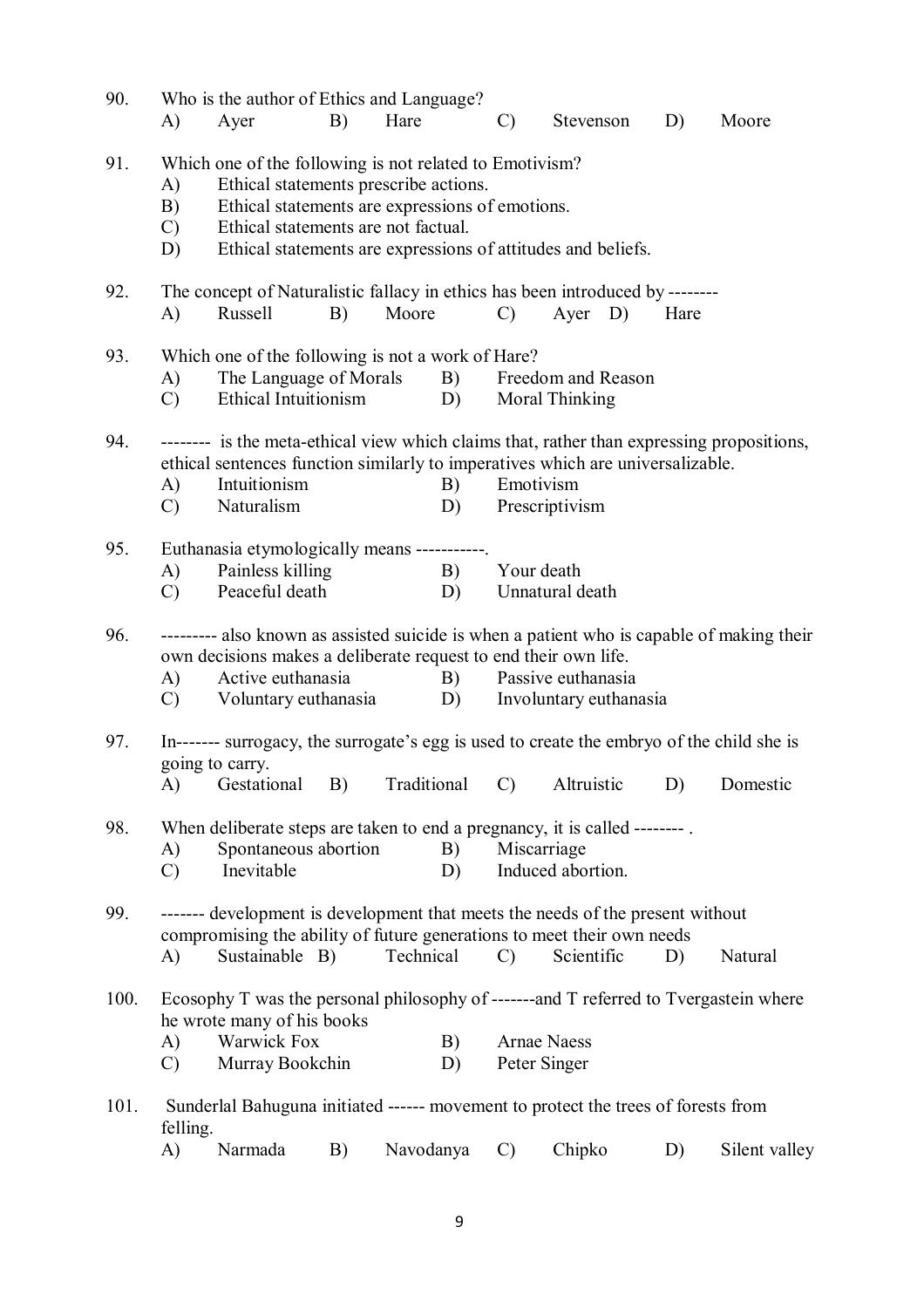| 102. | A)                                                                                                       | Which one of the following is related to Narmada Bachao Andolan?<br>Sunderlal Bahuguna                                                                |    | B)                                                         |                 | Vandana Shiva                                              |    |           |  |  |  |
|------|----------------------------------------------------------------------------------------------------------|-------------------------------------------------------------------------------------------------------------------------------------------------------|----|------------------------------------------------------------|-----------------|------------------------------------------------------------|----|-----------|--|--|--|
|      | C)                                                                                                       | Shivaram Karanth                                                                                                                                      |    | D)                                                         |                 | Medha Patkar                                               |    |           |  |  |  |
| 103. |                                                                                                          | A hacker who uses their skills for social good, or helps organisations by exposing<br>vulnerabilities in their IT systems are referred as------------ |    |                                                            |                 |                                                            |    |           |  |  |  |
|      | A)                                                                                                       | <b>Black</b> hat                                                                                                                                      | B) | White hat                                                  | $\mathcal{C}$ ) | Grey hat                                                   | D) | Spider    |  |  |  |
| 104. |                                                                                                          | The concept of the Repressive State Apparatus has been developed by --------                                                                          |    |                                                            |                 |                                                            |    |           |  |  |  |
|      | A)                                                                                                       | Hegel                                                                                                                                                 | B) | Derrida                                                    | $\mathcal{C}$   | Althusser                                                  | D) | Gramsci   |  |  |  |
| 105. |                                                                                                          | The Mahavākya Aham Brahmāsmi is seen in which Upanisad?                                                                                               |    |                                                            |                 |                                                            |    |           |  |  |  |
|      | A)                                                                                                       | Tattireya                                                                                                                                             |    | B)                                                         |                 | Chandogya                                                  |    |           |  |  |  |
|      | $\mathcal{C}$                                                                                            | Katha                                                                                                                                                 |    | D)                                                         |                 | Brahadaranayaka                                            |    |           |  |  |  |
| 106. |                                                                                                          | Right knowledge, Right faith and Right conduct of Jainism are referred as-------                                                                      |    |                                                            |                 |                                                            |    |           |  |  |  |
|      | A)                                                                                                       | Ratnatraya                                                                                                                                            | B) | Gunatraya                                                  | $\mathcal{C}$   | Avasthatraya D)                                            |    | Sattarya  |  |  |  |
| 107. |                                                                                                          | Who is the author of Savitri?                                                                                                                         |    |                                                            |                 |                                                            |    |           |  |  |  |
|      | A)                                                                                                       | Vivekananda                                                                                                                                           |    | B)                                                         |                 | Aurobindo                                                  |    |           |  |  |  |
|      | $\mathcal{C}$                                                                                            | Tagore                                                                                                                                                |    | D)                                                         |                 | Ramana Maharshi                                            |    |           |  |  |  |
| 108. |                                                                                                          | The concept of Psychophysical parallelism has been developed by ---------                                                                             |    |                                                            |                 |                                                            |    |           |  |  |  |
|      | A)                                                                                                       | Spinoza                                                                                                                                               | B) | Leibniz                                                    | $\mathcal{C}$   | Descartes                                                  | D) | Kant      |  |  |  |
| 109. |                                                                                                          | What was the formal name of Sri Chattambi Swamikal?                                                                                                   |    |                                                            |                 |                                                            |    |           |  |  |  |
|      | A)                                                                                                       | Gopalan                                                                                                                                               | B) | Nanu                                                       | $\mathcal{C}$   | Kesavan                                                    | D) | Ayyappan  |  |  |  |
| 110. |                                                                                                          | Who is the author of Samkhya-pravacana-bhasya?                                                                                                        |    |                                                            |                 |                                                            |    |           |  |  |  |
|      | A)                                                                                                       | Isvara Krisna                                                                                                                                         |    | B)                                                         | Kapila          |                                                            |    |           |  |  |  |
|      | $\mathcal{C}$                                                                                            | Vijñāna Bhiksu                                                                                                                                        |    | D)                                                         | Vācaspati       |                                                            |    |           |  |  |  |
| 111. |                                                                                                          |                                                                                                                                                       |    |                                                            |                 |                                                            |    |           |  |  |  |
|      | State whether following statements are true or false.<br>Karl Popper was a philosopher of Science.<br>1. |                                                                                                                                                       |    |                                                            |                 |                                                            |    |           |  |  |  |
|      | 2.                                                                                                       |                                                                                                                                                       |    | Logical positivists held that metaphysics can be verified. |                 |                                                            |    |           |  |  |  |
|      | 3.                                                                                                       |                                                                                                                                                       |    | Derrida said that there is nothing outside the text.       |                 |                                                            |    |           |  |  |  |
|      | 4.                                                                                                       |                                                                                                                                                       |    |                                                            |                 | Gramsci is best known for his theory of cultural hegemony. |    |           |  |  |  |
|      | A)                                                                                                       | All statements are true                                                                                                                               |    |                                                            |                 |                                                            |    |           |  |  |  |
|      | B)                                                                                                       |                                                                                                                                                       |    | Statements 1,3 & 4 are true and 2 is false                 |                 |                                                            |    |           |  |  |  |
|      | $\mathcal{C}$                                                                                            |                                                                                                                                                       |    | Statements 1 &4 are true and 2&3 are false                 |                 |                                                            |    |           |  |  |  |
|      | D)                                                                                                       | All statements are false                                                                                                                              |    |                                                            |                 |                                                            |    |           |  |  |  |
| 112. |                                                                                                          | A.J. Ayer was a ----- philosopher known for his promotion of Logical Positivism.                                                                      |    |                                                            |                 |                                                            |    |           |  |  |  |
|      | A)                                                                                                       | <b>British</b>                                                                                                                                        | B) | French                                                     | $\mathcal{C}$   | Indian                                                     | D) | German    |  |  |  |
| 113. |                                                                                                          | --------- is the view that the existence of God is unknown or unknowable.                                                                             |    |                                                            |                 |                                                            |    |           |  |  |  |
|      | A)                                                                                                       | Scepticism                                                                                                                                            | B) | Agnosticism                                                | $\mathcal{C}$   | Atheism                                                    | D) | Dogmatism |  |  |  |